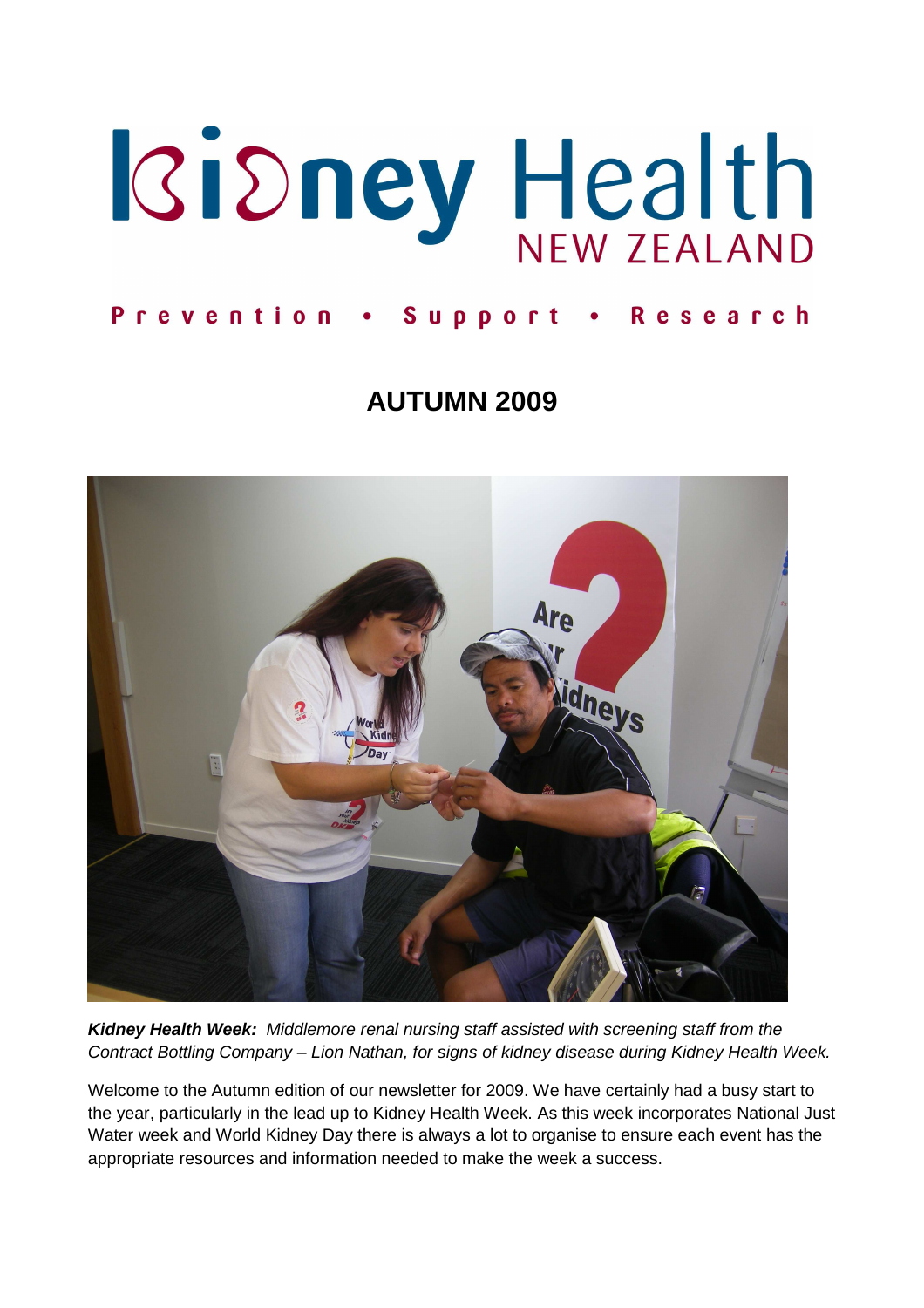#### **KIDNEY HEALTH WEEK**

As with every campaign it is always very difficult to measure how successful the week was, the media tend to be more interested in sensational stories, despite the fact, I think, trying to detect kidney disease early so it can be treated to slow its progression, and educating people about the risk factors to kidney disease is fairly sensational in itself. In general we were pleased with the publicity we received from National Radio, CTV, Maori Radio (Radio Waatea) and several local newspapers from throughout the country.

Lion Nathan, a national organisation with sites in all the main cities, including three in Auckland, kindly agreed to let us come in and screen and educate their staff for signs of kidney disease during Kidney Health Week. Staff had their blood pressure taken and urine tested for signs of protein, each staff member was given written information about kidney disease and the opportunity to speak to a nephrologist and/or renal dietitian (at the Grafton and Khyber Pass sites). Nursing and medical staff from the four main renal units in the cities we visited made it possible for this project to happen with support and assistance throughout the days. We referred 12 .5% of the staff we tested (these were staff with high blood pressure and /or protein in their urine) on to their GPs for further investigation. Although this is a large number, it is encouraging to know we have been able to identify the problem early.



Sandy Speedy, Dr

John Collins and Chrissy Taylor during the screening of staff at the Lion Nathan site in Auckland**.** 

Our, now annual, visit to Parliament was another successful event, with a very busy day spent screening MPs and Parliamentary staff for signs of Kidney Disease, once again the enthusiastic team from the Wellington Renal Department made it a very worthwhile day with their assistance, we also referred between 10 – 12% of staff on for further investigations.

Once again the success of this week could not have happened without the help and support of the staff from Auckland, Middlemore, Wellington, Christchurch and Dunedin's renal units, we are very grateful for all of their efforts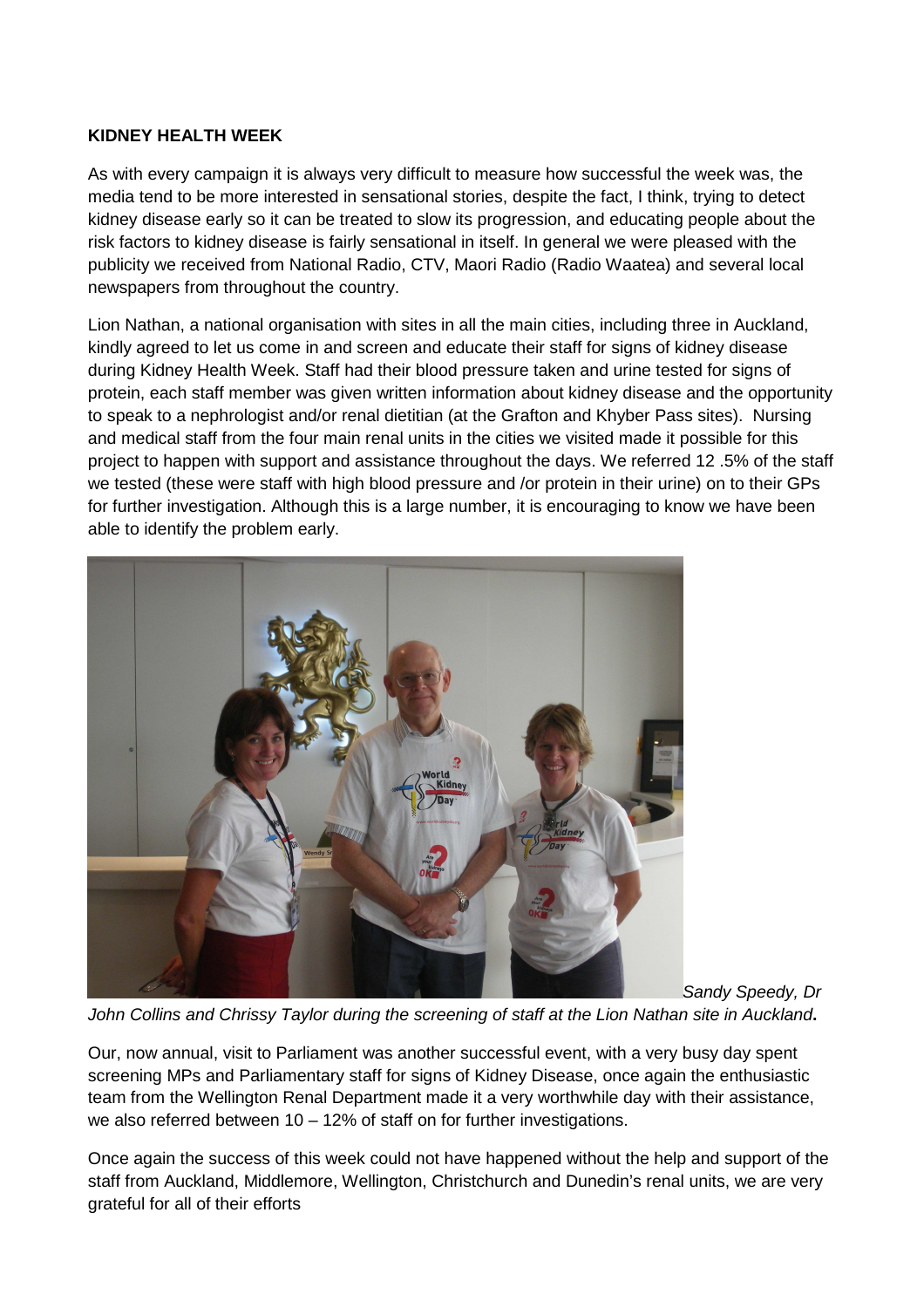The team from Waikato once again took part in the Round the Lake Taupo Race, a huge undertaking, especially as some of the team were also heavily involved in organising the Australasian Renal Society conference. Of course the tee shirts received plenty of comments. Well done.

We were very pleased with the number of schools who registered for National Just Water Week, with over 300 schools receiving our resource packs, an increase of over 100 schools. It is very encouraging to see the schools supporting the "water is best "message.

#### **CURRENT ACTIVITIES**

I have been busy with a variety of different activities, including speaking engagements for groups talking about Chronic Kidney Disease. I was also fortunate enough to attend the Annual Renal Society of Australasia Conference held in Rotorua recently. The theme for this conference was "Lessons from the past, knowledge for the future."

With around 300 of our colleagues from Australia making it across the ditch to attend this meeting it was a great opportunity to showcase our country and share some of our experiences with our renal patients and the initiatives being taken to improve the care of renal patients.

The following is a brief summary of some of the speakers and topics covered.

The Master of Ceremonies, Ngahihi o t era Bidois, was quite inspirational, receiving a standing ovation following his keynote address. He talked about leadership, health and personal development. He spoke proudly of his Maori culture and was able to link some of the Maori traditions into his presentation, his tagline being "Ancient Wisdom and Modern Solutions". Naghihi also shared his own personal experience when he had turned his back on his culture for a time and then found his way back. He also was able to integrate some of the Maori language throughout the conference teaching many of us ways to show respect and some phrases commonly heard in New Zealand.

Dr Joanne Bargman, Director of the Peritoneal Dialysis Unit and co-director of the Renal Rheumatology Lupus Clinic at the University Health Network in Toronto, spoke about the Innovations in PD and where to in the future for PD. Dr Bargman talked about the benefits of peritoneal dialysis, in particular the fact that this treatment option preserves residual renal function longer. She talked about the increasing concern around organisms that are becoming increasingly resistant to antibiotics. Dr Bargman also talked about the advances in the types of PD fluid available now to help with fluid retention and protein loss.

Dr Maggie Fisher, Clinical Director of Renal Medicine at Waikato Hospital, gave an overview of the numbers with End Stage Kidney Disease in the Midland region. 459 patients in this area receive renal replacement therapy (RRT), which is a significant proportion of New Zealand's total of 2171 people receiving some form of RRT (this is just the dialysis population). More than half of the patients in the Midland region have diabetes as the cause of their kidney failure. 62.7% of the Maori patients in the region have kidney failure as a result of diabetes. Dr Fisher talked about the research currently underway in their unit; this involves intensive lifestyle interventions and multidisciplinary approach, in other countries who have undertaken this study (based on previous research) it has shown to reduce the risk of developing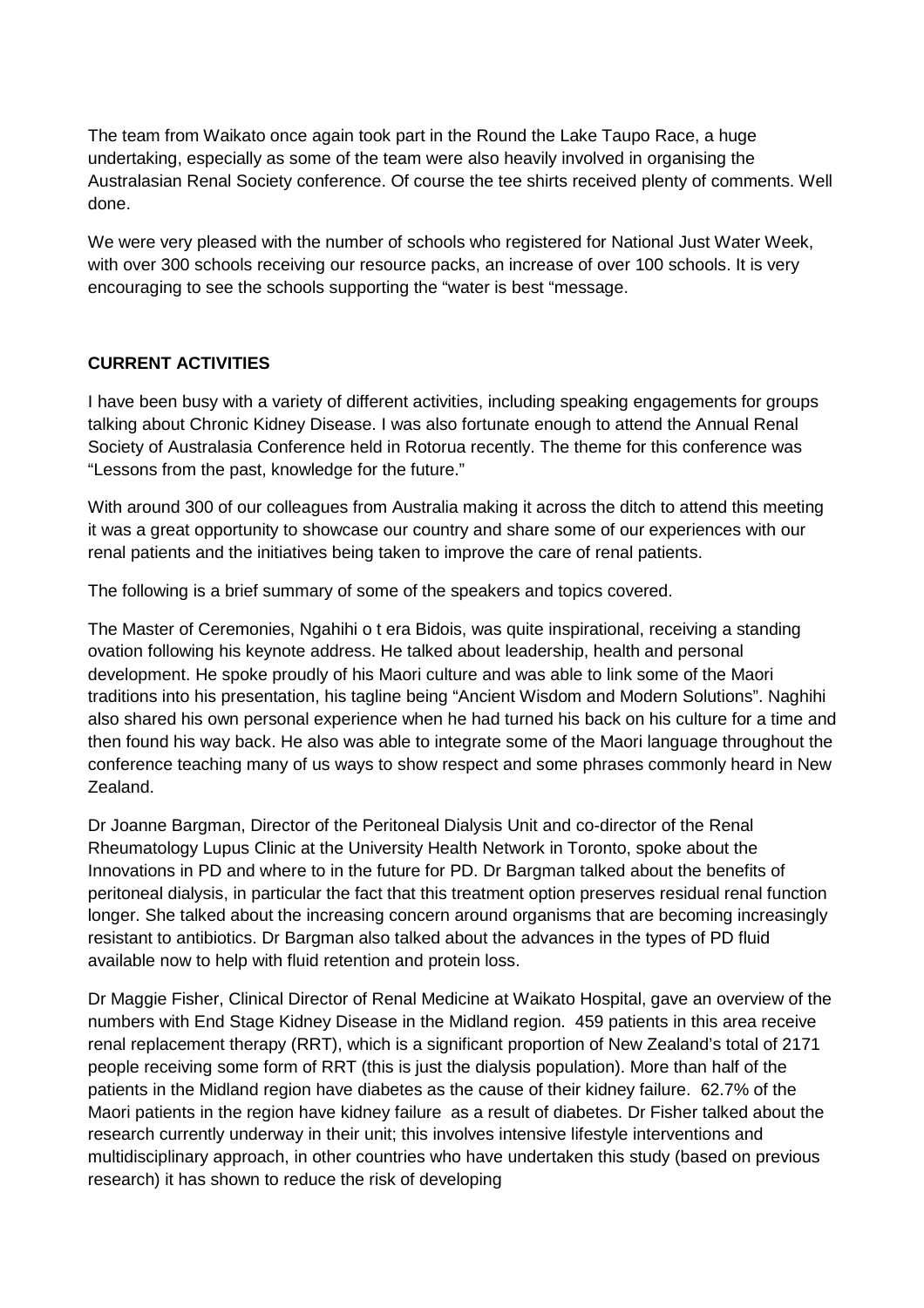Type 2 diabetes by as much as 58%. She talked about the need to increase awareness of Chronic Kidney Disease and promote screening, especially those with first degree relatives with Chronic Kidney Disease; otherwise they will be our next generation!!!

Professor Stephen Munn, Director of liver, pancreas and kidney transplantation at Auckland City Hospital told the audience there are currently 559 people waiting for a kidney transplant in New Zealand. He talked about the need to increase donor numbers and that they had recently commenced donation after cardiac death. Other initiatives include the ABO incompatible donors and the two way paired donor exchange. Professor Munn gave the audience an opportunity to share their thoughts on the issue of compensation for live kidney donation, giving us three different options and asking us to raise our hands for the one we thought was acceptable. It was interesting to note the consensus was generally with increasing payments to live donors, with a few indicating providing a significant one off payment as being a good option. No doubt the issue of payment for live donation will continue for some time yet.

Dr Peter Sizeland, Renal Physician at Waikato Hospital, gave a l talk entitled "Modern medicine response to alternative therapies" and was less than enthusiastic about some forms of alternative therapies, although felt there could be some merit in a handful. In a later presentation Dr Sizeland gave an update on the latest ANZDATA report. I have included some of the updated data later in this edition.

Another speaker to tell his inspirational story was William Pike, a primary school teacher. William was mountaineering on Mt Ruapehu on 25<sup>th</sup> September 2007 when the mountain unexpectedly erupted. He suffered crush injuries to his legs and acute renal failure. William gave an incredibly detailed account of the events that led to his having his leg amputated and some of the other serious injuries he received. He then spoke about his recovery and how grateful he was to all those who had been involved in his rescue and subsequent care. He plans to climb the mountain again in the near future.

There were many more speakers who gave some very informative sessions, with a variety of topics ranging from the use of Medihoney in wound care to effective management of renal bone disease and much more.

The social functions were very well organised and certainly provided lots of opportunity for networking with other conference attendees.

#### **KIDNEY HEALTH NEW ZEALAND'S KIDNEY HEALTH WEEK, INCORPORATING NATIONAL JUST WATER WEEK AND WORLD KIDNEY DAY**

World Kidney Day, marked on Thursday, March 12, is a major part of National Just Water Week. World Kidney Day aims to raise awareness about the role of the kidney in health and the need for early screening for people at increased risk of kidney disease. The theme for 2009 is "Keep the pressure down" to highlight the role of blood pressure as one of the key symptoms and causes of CKD (chronic kidney disease).

Blood pressure measures the pressure within your arteries and the resistance your heart has to pump against to get blood to flow around the body, including the kidneys. Normal blood pressure delivers an effective blood supply to all parts of the body. One in five New Zealanders have high blood pressure, known as hypertension. High blood pressure can independently cause CKD,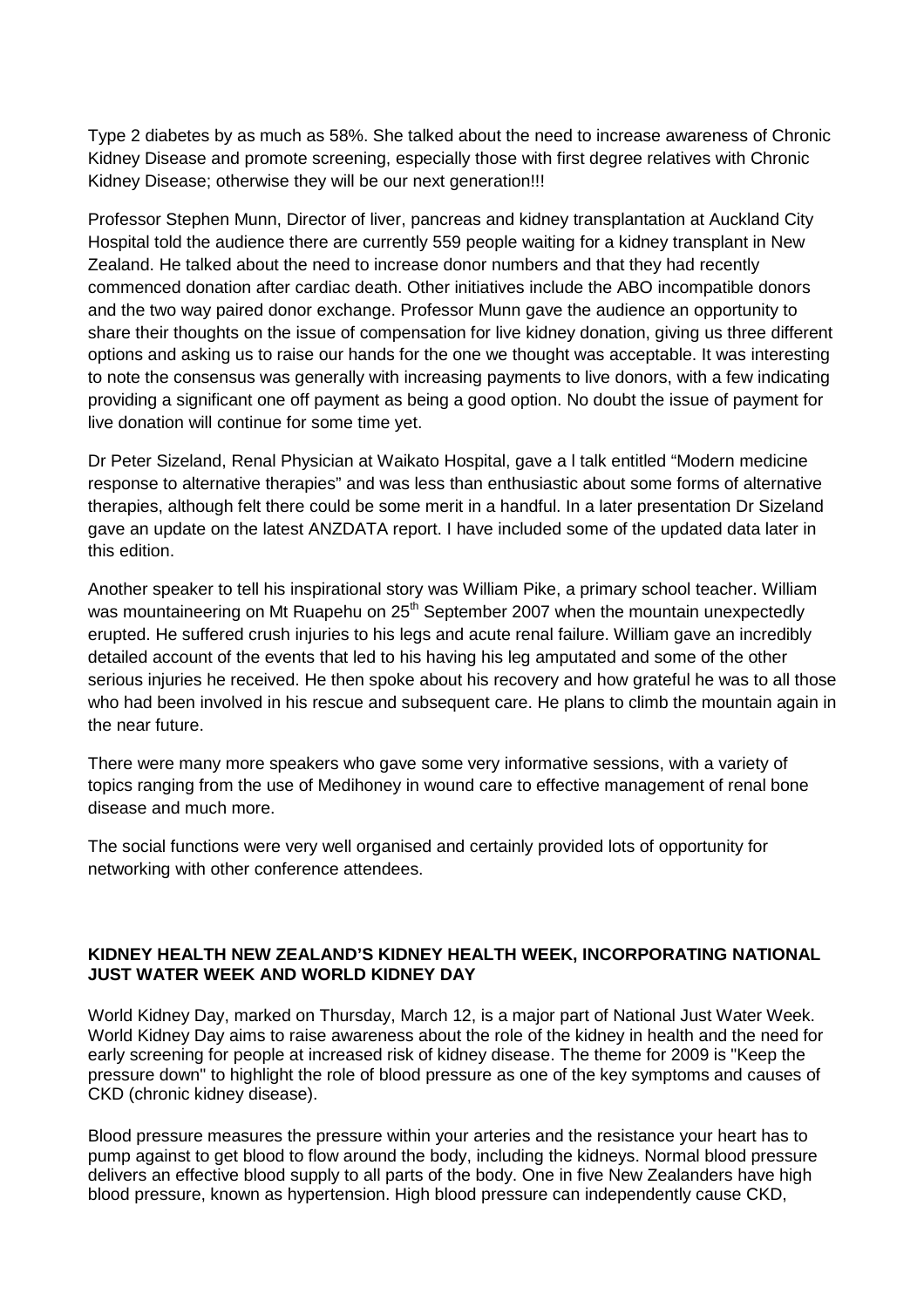contribute to its development or even be the result of CKD. About four out of five patients with CKD have high blood pressure. Treatment of raised blood pressure slows the progression of CKD and makes it less likely that a patient will require dialysis or suffer from heart or other cardiovascular diseases. The treatment of high blood pressure is the most important part of the management of CKD.

Lifestyle changes, including regular exercise and a diet low in salt and unsaturated fats, can have a profound impact on blood pressure and overall health. Weight loss of as little as three to four kilograms can have a dramatic impact on blood pressure, and it can also be lowered by drinking less alcohol. Stopping smoking also reduces the chances of getting heart or kidney disease. In addition to lifestyle changes, most people with hypertension will require medication to achieve the desired lowering in blood pressure. Some drugs, such as ACE inhibitors, offer kidney protection as well as the other benefits of lowering blood pressure, particularly in people with diabetic kidney disease. Around one adult in 10 has some sign of CKD, but most do not know it.

CKD increases the risk of heart disease and stroke tenfold. The treatment of kidney failure is expensive, and in New Zealand costs at least \$100 million a year. Kidney Health New Zealand estimates that there are about 200,000 people in New Zealand with significant CKD.

People who are at the greatest risk of developing kidney disease include Maori and Pacific people, those aged over 50, those who smoke, have high blood pressure or diabetes, and those with a family history of kidney disease. CKD is usually silent until well advanced and early detection offers the chance of prevention or slowing the progress of established kidney disease.

CKD is easily detected by the measurement of blood pressure, a simple test for protein in the urine and a blood test to estimate kidney function.

National Drink Water Week will focus on education about kidney health and the benefits of drinking water when thirsty, rather than sugar-containing drinks, in order to prevent obesity and diabetes.



Jo Goodhew MP has her blood pressure check at Parliament on World Kidney Day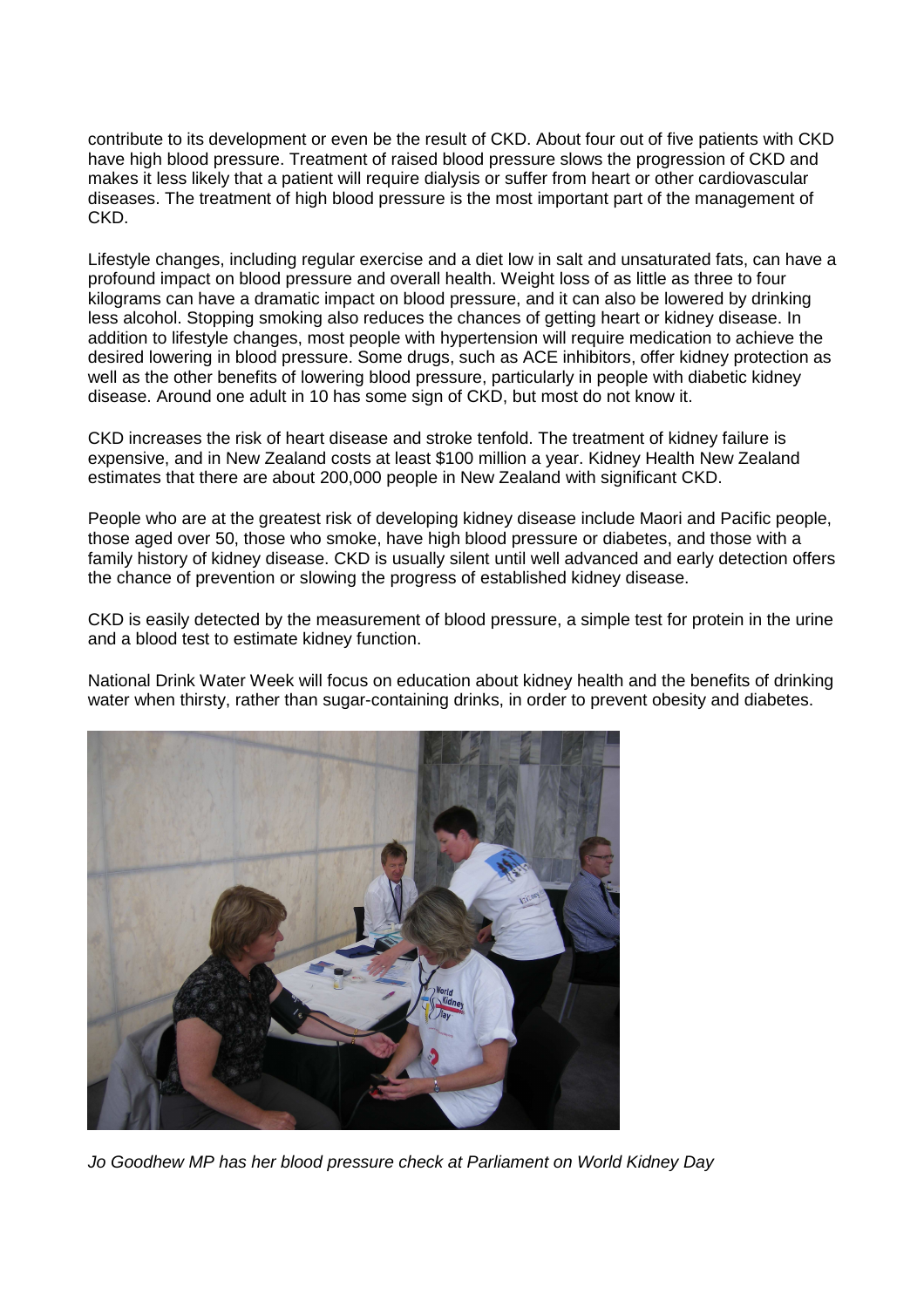### **WHAT ARE THE NATIONAL RENAL ADVISORY BOARD AND THE MINISTRY OF HEALTH DOING FOR PEOPLE WITH KIDNEY DISEASE?**

The National Renal Advisory Board has been functioning in its current form since 2003. The Board's members are health professional and managers from throughout New Zealand.

The Board's purpose is to support improvement in renal services for patients by:

- Providing expert advice on all aspects of renal service provision
- Identifying priorities for renal service development
- Advising on renal service development at a DHB, regional or national level
- Developing and maintaining renal care standards
- Ensuring audit activities of renal services are undertaken regularly
- Involving consumers in decision making
- Promoting the monitoring of chronic kidney disease.

The Board meets three times a year and from time to time convenes a consultation meeting with stakeholders. The current work streams of the National Renal Advisory Board are:

- Establishing standards for and auditing of dialysis care. An annual report prepared by the Standards and Audit subcommittee is sent to all patient support groups.
- Improving access to and outcomes of transplantation. There is a Transplantation subcommittee of the board charged with this work
- Liaison with NZ Board of Dialysis Practice and the Renal Society of Australasia's Nursing Advisory Group
- Liaison with Kidney Health New Zealand
- Workforce development, including dialysis technician training
- Providing guidance on appropriate use of dialysis treatment
- Working with the Ministry of Health on the Renal Service Improvement project

The Board has been fortunate to have the support of Stephen McKernan, the Director General of Health, for its work. An initial scoping paper by Dr Adrian Field on renal services in New Zealand was funded by Counties Manakau DHB when Stephen McKernan was CEO. Now the Ministry has a Renal Service Improvement Project headed by Nick Polaschek as the Senior Project Manager. People from Wellington may remember Nick as a senior dialysis nurse at Wellington Hospital. Work is being carried out in the following areas:

1. Improving Chronic Kidney Disease management in primary care

2. Increasing the rates of renal transplantation, including reviewing the national funding of transplantation, community attitudes to transplantation and financial support for living kidney donors.

3. Improving regional coordination and planning of kidney failure services

- 4. National coordination in renal workforce development
- 5. Improving information about and for renal patients

The National Renal Advisory Board has resolved to include a consumer representative on the Board. Kidney Health New Zealand has been charged with consulting with community groups and to then nominate this new Board member.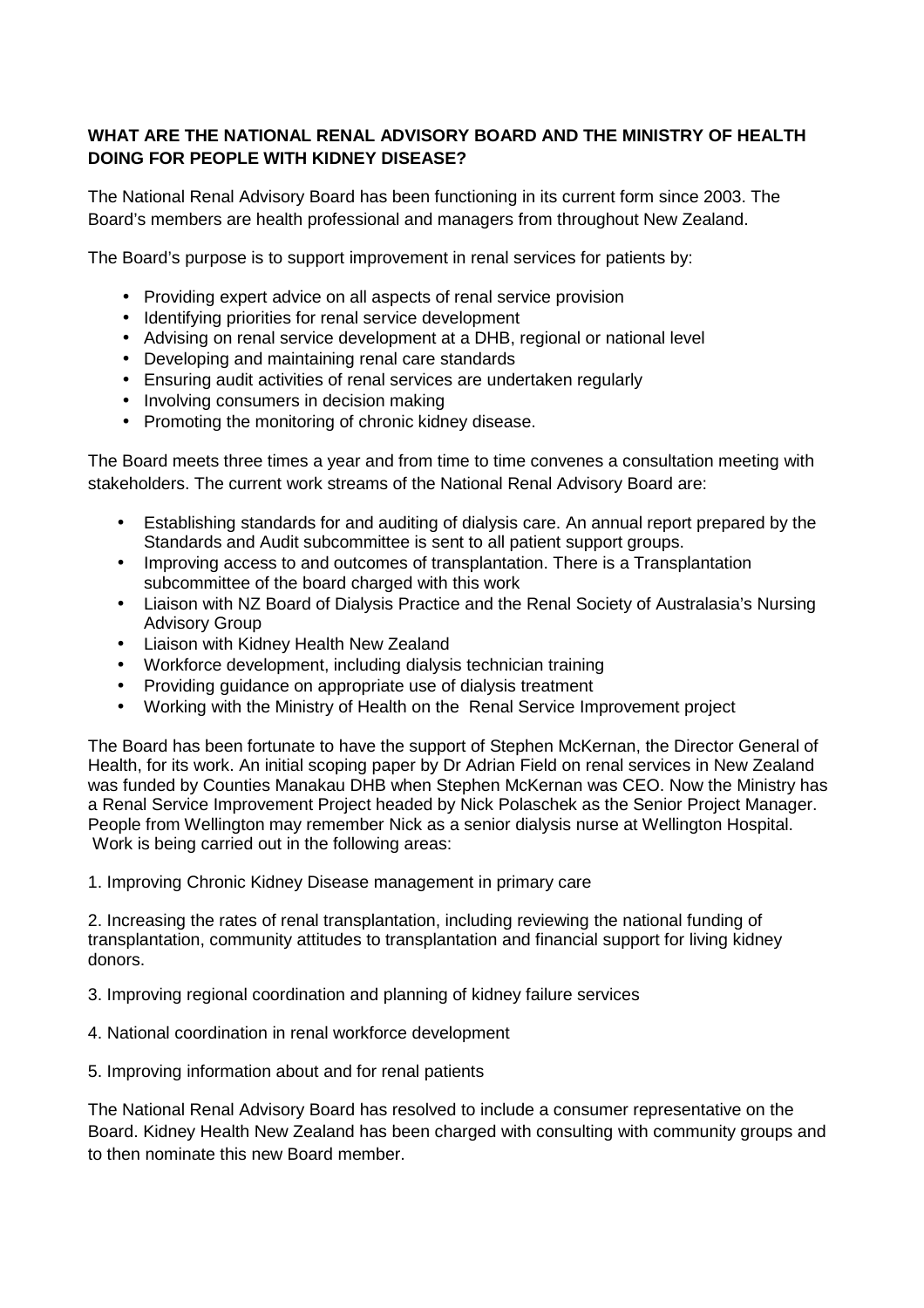Please contact Kidney Health New Zealand if you want to receive further information on the proposed role of the consumer representative.

#### **Chronic kidney disease is common, harmful and treatable.**

Professor Kelvin Lynn, Medical Director of Kidney Health New Zealand

kelvin.lynn@cdhb.govt.nz www.kidneys.org.nz

 **Causes of Chronic Kidney Disease** (amended from So you have Kidney Disease brochure – Renal Resource Centre)

Most of the causes of chronic kidney disease are diseases which are not noticed until late in the progress of the disease. Some of the major causes of chronic kidney disease are:

- 1. Diabetic Nephropathy ( kidney damage resulting from "sugar" diabetes)
- 2. Hypertension (high blood pressure)
- 3. Glomerulonephritis (inflammation of the kidney filters)
- 4. Reflux Nephropathy (kidney damage caused by a leaking valve in tube from the kidney to the bladder allowing urine to gush back into the kidney)
- 5. Polycystic Kidney Disease (cysts in both kidneys, not detectable in adolescence, and familial – can be passed on)

#### **Symptoms of Kidney Disease**

There are no symptoms of renal failure until late in the course of renal disease. Problems which contribute to progressive renal disease often have no symptoms. These include high blood pressure, biochemical abnormalities (blood results) such as raised serum phosphate or cholesterol levels, and even urine infections.

Regular check-ups and blood tests are essential to detect and control these problems and prevent or delay renal failure.

The important clues to the presence of kidney disease and kidney failure are abnormal urine tests, high blood pressure, and reduced kidney function which can be judged by a blood test. Abnormal kidney function may cause a person to get up at night to pass urine on a regular basis, or urine to have an abnormal colour.

#### **How is Kidney Failure Measured?**

The progression of kidney damage is marked by rises in two important chemical substances in blood; creatinine and urea. Creatinine is produced from muscles and is excreted (got rid of) through the kidneys. Urea comes from protein in food (e.g. red and white meat) and is also filtered into the urine by the kidneys. So when there is kidney damage with the loss of the kidney filters this results in the increase of creatinine and urea levels in the blood.

The normal range of these are (bearing in mind values can be slightly different from Lab to Lab)

| Creatinine | 50 -110 umol/L     |
|------------|--------------------|
| Urea       | $2.7 - 7.8$ mmol/L |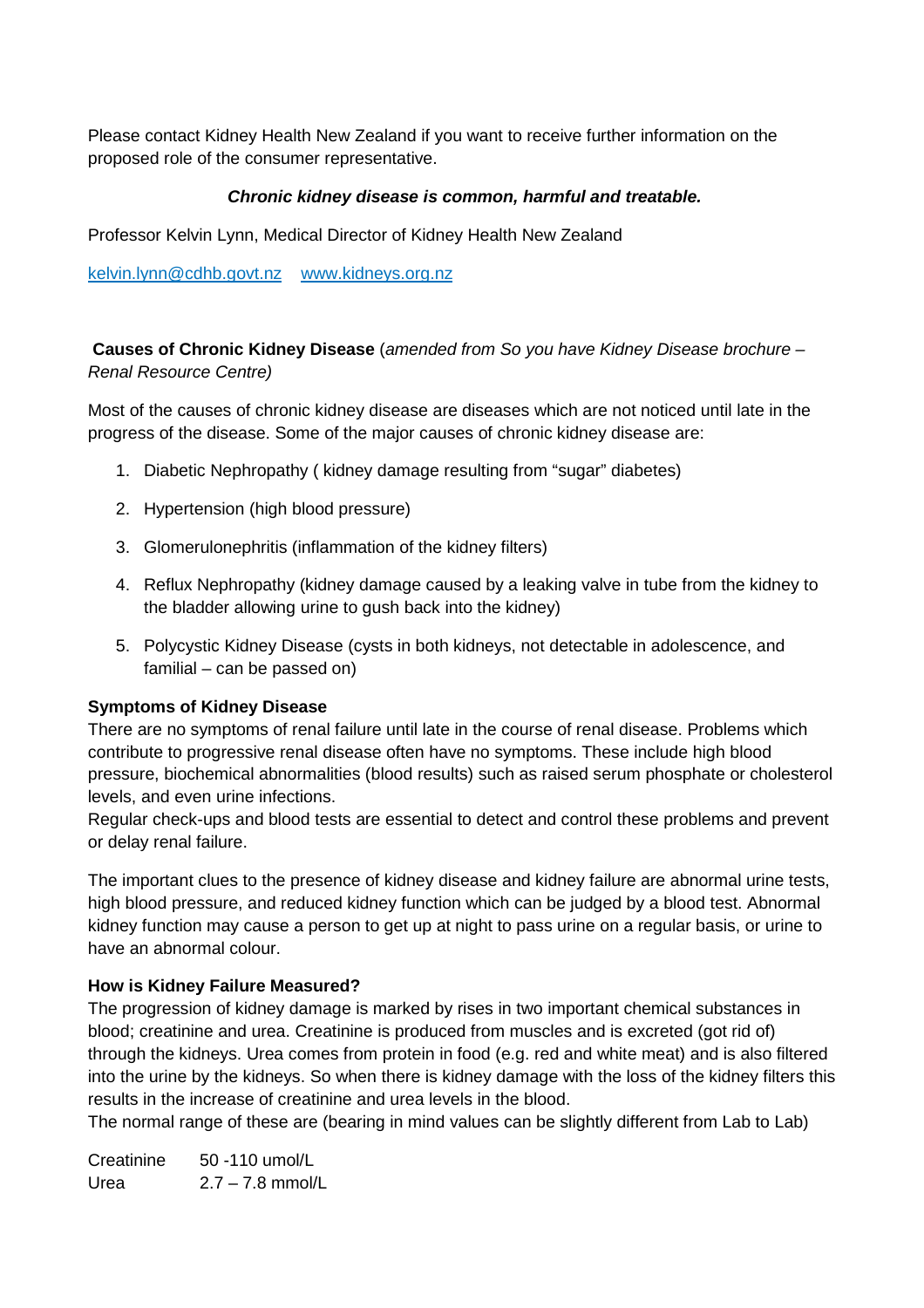In kidney failure a rise in the creatinine is also accompanied by increases in blood urea level and the level of other waste products such as uric acid and phosphates.

Calculations based on serum creatinine, the age and gender of a person are used to estimate more precisely the degree of kidney function or Glomerular Filtration Rate (eGFR).

Calculated or measured GFR has a normal range of 90 – 120ml/min. For ease, this is referred to as 100% kidney function. For example, if GFR is 15ml/min, that is said to represent approximately15% of kidney function. GFR varies with age. So at 70 years GFR on average is often only  $60 - 70$  % of the normal.

The stages of Chronic Kidney Disease are divided in five stages or levels.

**Stage 1 CKD** (kidney function 90 – 100%)

Overall kidney function is good but kidneys show other signs of disease. This may be protein loss or structural damage seen on an X-ray or ultrasound.

#### **Stage 2 CKD** (kidney function 60% - 89%)

Kidney damage is mild with a slight drop in GFR to 60 – 89 ml/min. The serum creatinine is generally around the upper limit of normal or slightly higher. Generally most other blood tests are normal. Good blood pressure control and possibly some dietary modification will usually delay and sometimes prevent progression to the next stage.

### **Stage 3 CKD** (kidney function 30% - 59%)

The estimated GFR further reduced to 30 – 59ml/min. The serum creatinine is elevated and there are more widespread abnormalities in blood tests. Symptoms of kidney failure may become apparent, including nocturia (up often at night to pass urine), tiredness and lack of energy, odema (usually swelling of the ankles). Increased medication may be required to control blood pressure.

### **Stage 4 CKD** (kidney function 15% - 29%)

The estimated GFR reduced to 15 – 29 ml/min. Serum creatinine will be significantly raised. People with this level of kidney function may have symptoms varying from almost unnoticeable to quite severe, this can depend on the underlying cause of kidney failure and other associated illnesses. This is a wide range of abnormalities in hormone levels as well as routinely measured biochemistry. Anaemia (not enough red blood cells) has usually (but not always) appeared and become severe requiring treatment.

Good blood pressure control is important to reduce the risk of cardiovascular diseases, including heart attacks and strokes. Treatment to prevent bone disease, usually with medications, is also important at this time.

### **Stage 5 CKD** (kidney function less than 15%)

This is the stage of chronic kidney disease where function is severely damaged. Estimated GFR is reduced to tiredness, pins and needles in the hands and/or feet. The aim is to commence some form of renal replacement therapy (dialysis or transplant) before symptoms become worse.

Dialysis improves many of the symptoms of kidney failure, but problems including high blood pressure. Anaemia and itch require additional drug treatments as well.

If you have any questions regarding the above information phone 0800 543649 (KIDNEY)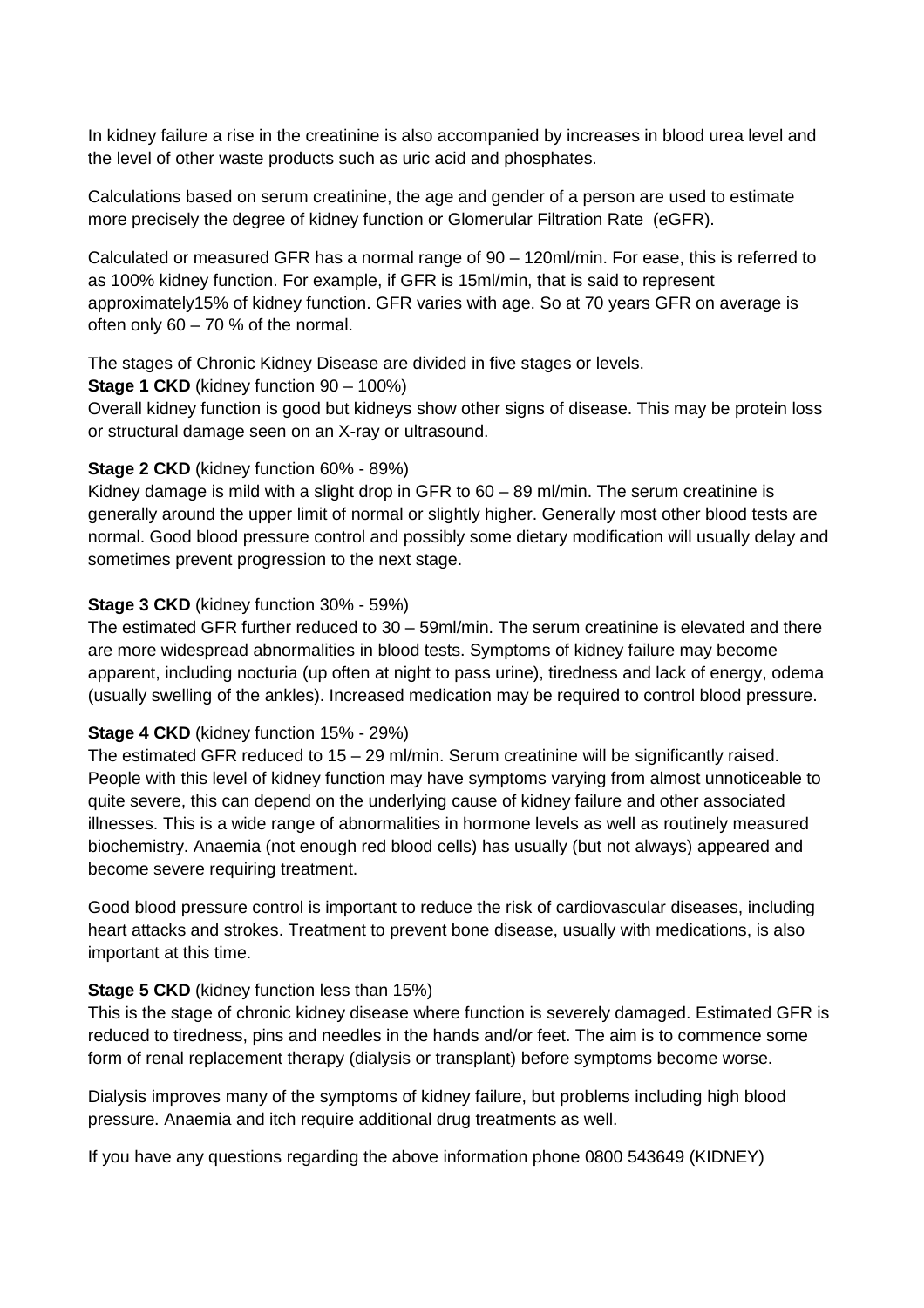### **LATEST NEWS**

#### **Patient Travel Allowance Increased**

The mileage allowance that patients can claim under the National Travel Assistance (NTA) policy has been increased from 20 cents to 28 cents per kilometre. The NTA policy is for patients who are referred by a specialist to another specialist and the patient has to travel long distances, or travel frequently, for appointments. The maximum accommodation rate for eligible clients has also been increased to \$100 per night for all of NZ. Information about who is eligible for travel assistance is available from the Ministry of Health's website: http://www.moh.govt.nz/travelassistance

### **CHRONIC KIDNEY DISEASE SCREENING GP GUIDE**

#### **On April 6th the Management of Chronic Kidney Disease GP Guide was launched by Kidney Health New Zealand with every GP in the country receiving a copy.**

Kidney Health New Zealand is committed to the well being of people affected by kidney disease This commitment includes support for the prevention and early detection of kidney disease including access to best practice treatments

Kidney Health New Zealand has developed a concise guide for primary care on the Management of Chronic Kidney Disease. The Guide is based on a larger document produced by Kidney Health Australia and their permission to modify that guide is gratefully acknowledged. Consultation has taken place with the Ministry of Health, the Royal New Zealand College of General Practice, some members of the New Zealand Guidelines Group and a number of general practitioners and nephrologists.

Kidney Health New Zealand hopes that the Guide will be useful for you in the management of people with chronic kidney disease and facilitate appropriate referral to nephrology services.

Further copies of the Guide are available from Kidney Health New Zealand at the 24 St Asaph Street, Christchurch 8011.

**Footnote:** We have received positive feedback from GPs and are looking at a reprint in the near future.

### **RECENT STATISTICS FOR NEW ZEALAND (from www.anzdata.org.au)**

- As at 31<sup>st</sup> December 2007 there were 3,353 people receiving renal replacement therapy (RRT). Of these, 1,289 had a functioning transplant, and 2,064 received dialysis treatment.
- 461 people commenced RRT in 2007. The main causes being: Diabetic Nephropathy 41%
- Glomerulonephritis 25%

Hypertension (High Blood Pressure) 11%

- There were 123 kidney transplants performed in 2007, of these 58 of these were from live donors, compared to 49 live donors in 2006
- The number of patients who were dialysis dependent at  $31<sup>st</sup>$  December 2007 (2,064) was an increase of 3% over the previous year. 51% of all dialysis dependent patients were receiving home dialysis. 70% of these were on peritoneal dialysis.
- For primary deceased donor grafts performed in 2005 2006, the 12 month patient and graft survival rates were 96% and 90% respectively.